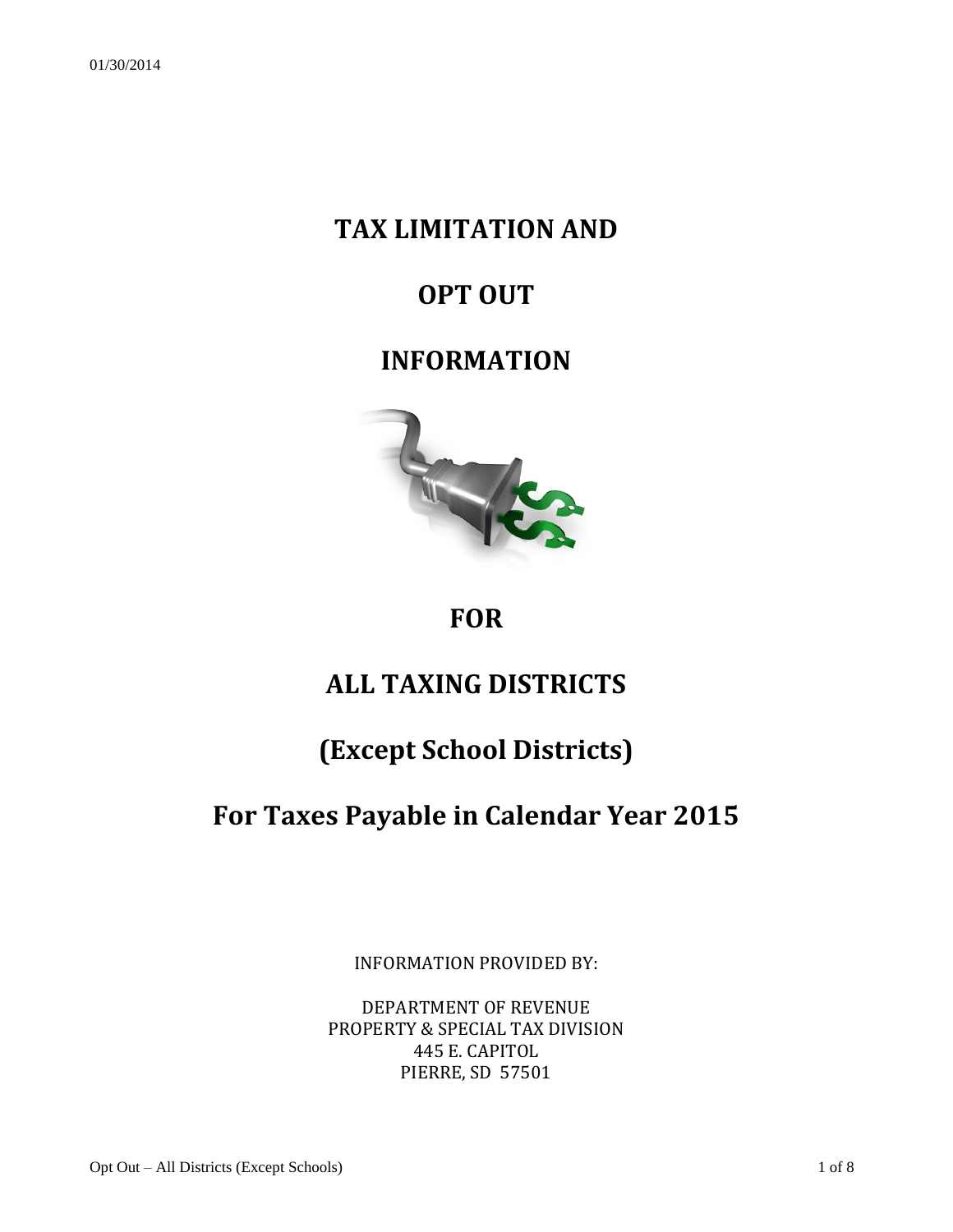### **OPTING OUT OF THE TAX LIMITATION For All Taxing Districts (Except School Districts)**

#### **DEFINITIONS**

To "opt out" means the taxing entity needs more monies from property taxes than they are allowed by the limitation. The limitation allows for taxes to increase over taxes payable in the preceding year by the CPI and growth. The CPI for taxes payable in 2015 has been set at 1.4%. Therefore, total increase allowed through the limitation would be 1.4% plus percent increase due to growth. (EX: If growth is 3.1%….then 1.4% (CPI) + 3.1% (growth) would allow a maximum increase of 4.5% to the previous year's taxes received).

Note: Official growth numbers are not available from the County Auditor until AFTER the Department of Revenue certifies values, which is at the end of August.

Regardless of the percent increase allowed or opt out amount, taxing entities (except school general fund) CANNOT exceed statute levy limitations.

#### **TIMEFRAME**

An Opt Out should not be done until January 1 or after of the year prior to the year the taxes are payable, but must be done on or before July 15 of the year prior to the year the taxes are payable.

If the opt out decision has been referred to a vote and has been defeated, the governing board may opt out again IF done so prior to July 15 of the year prior to the year the taxes are payable.

The decision to opt out may be rescinded if done so prior to July 15 of the year prior to the year the taxes are payable. HOWEVER, if the opt out decision was referred to a vote and withstood the vote (meaning the voters supported the Opt Out) the governing body CANNOT rescind the Opt Out. They would have the capability to simply not ask for the amount of the Opt Out.

#### **REQUIREMENTS**

For all entities, opting out requires a two-thirds vote of the governing body on or before July 15th. The opt out resolution to opt out must be published within ten days of decision. That decision may be referred upon a resolution of the governing body of the taxing district or by a petition signed by at least five percent of the registered voters in the taxing district and filed with the governing body within twenty days of the publication.

\*\*Election must be held on or before October 1st\*\*

Any Opt Out passed July 1, 2002 or after must specify in the resolution the year or number of years the excess tax levy will be applied.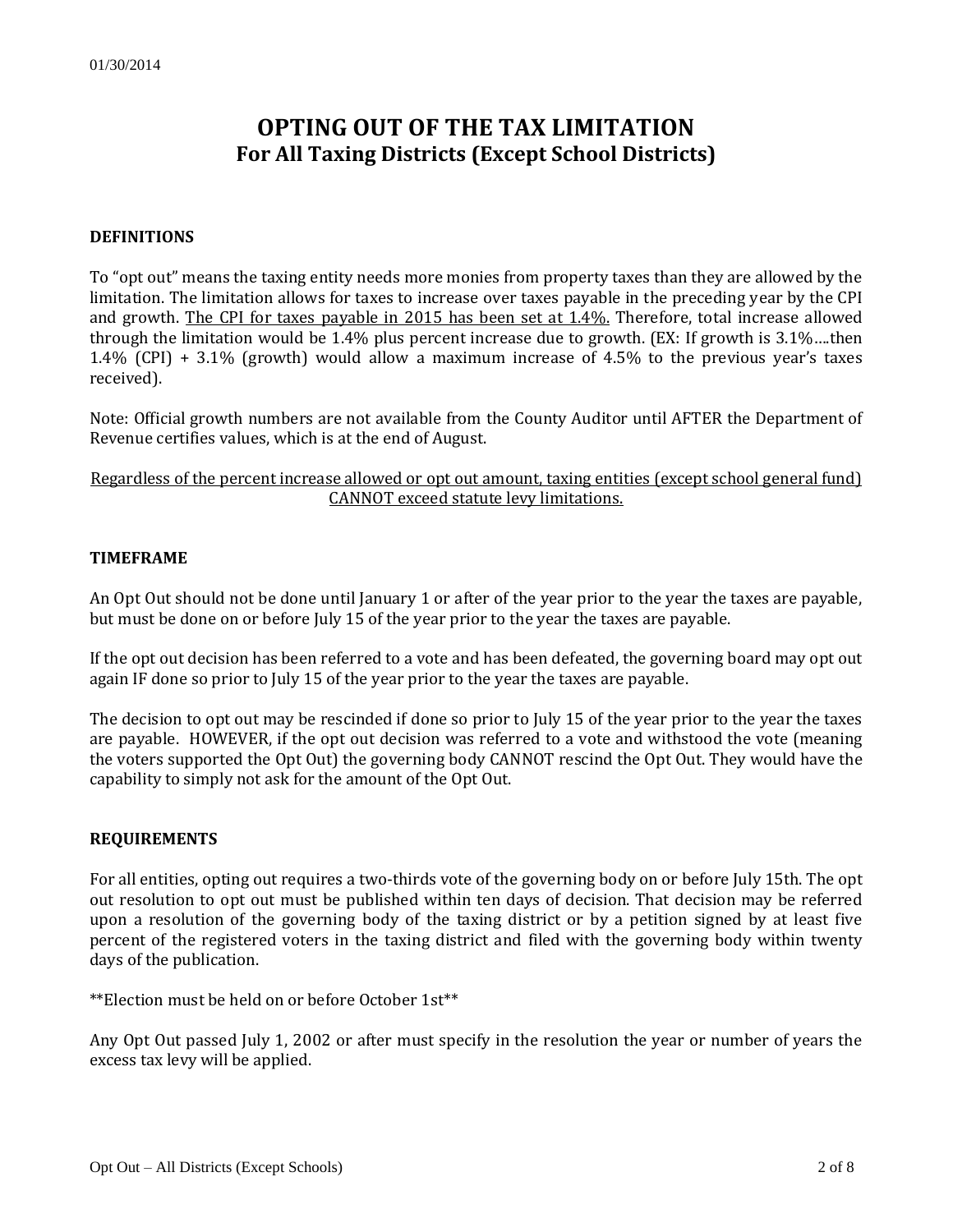Resolutions passed prior to July 1, 2002 will not expire, unless the taxing district votes to dissolve the Opt Out. The governing entity does not have to opt out again unless they need to exceed the limitation and any outstanding Opt Outs. Any additional Opt Outs must meet the same requirements of any other passed July 1, 2002 and after.

Once an Opt Out is passed, the taxing entity has up to the determined duration to use it. The entity can decide to use all, some, or none of the Opt Out amount available. This applies to all Opt Outs. The only exception is those passed July 1, 2002 and after; the "years following" is the length designated within the opt out resolution.

Example: City A opts out for \$100,000 and asks for that amount. That year the county auditor will levy \$100,000 above the tax limitation for that city. The next year, the city only needs \$30,000 above the limitation. They will request that amount as the opt out amount. The following year, the city needs \$55,000 above the tax limitation. The city DOES NOT need to opt out again. As long as they do not exceed their original limit of \$100,000, they do not need to apply for additional opt outs, and the county auditor shall levy any such amount requested.

At the end of the time specified for any Opt Outs passed July 1, 2002 and after, the Opt Out will expire. If a taxing district needs to exceed the tax limitation again, the entity will need to go through the process to start a new one.

#### **RESOLUTION**

The resolution must be on a form prescribed by the Secretary of Revenue. (See attached documents)

Administrative Rule 64:04:01:28. Form required for opt out resolution. The form for the opt out resolution required by SDCL subdivision 10-12-43(4) and SDCL subdivision 10-13-36(4) is PT 182. The time period specified in the opt out resolution shall commence with the taxes payable in the year following the year the opt out is passed and run for the consecutive years stated in the resolution. The resolution form shall be signed by all members of the governing body voting in favor of such opt out. However the publication of the resolution requires only the signature of the finance officer accompany the notice.

#### **DOCUMENTATION**

All taxing entities must send the following to the County Auditor

- a copy of the opt out resolution
- copies of the minutes of the meeting at which the Opt Out took place
- proof of publication/notification
- $-$  the outcome of the election (if Opt Out is referred to a vote)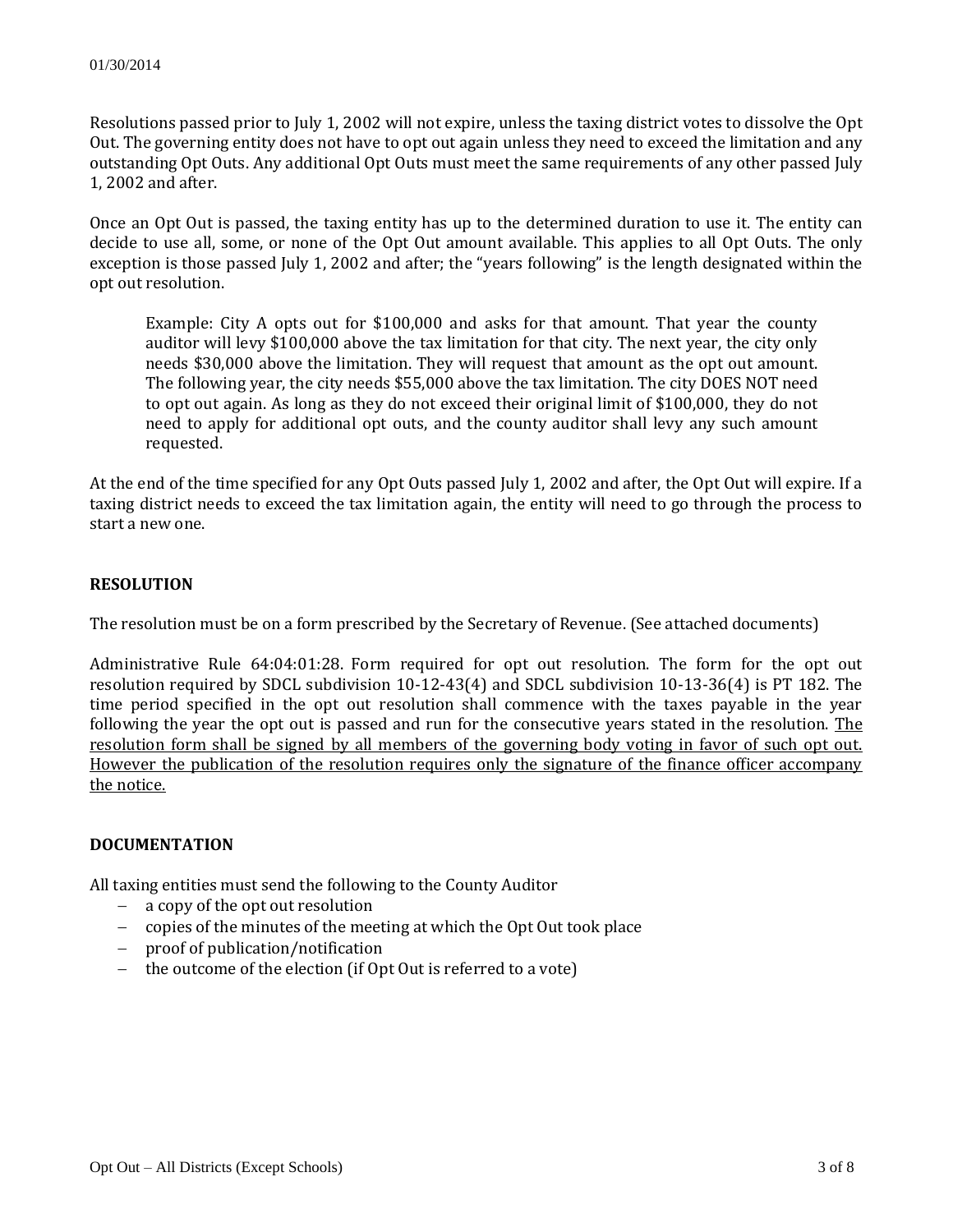### **GUIDELINES FOR PUBLICATION**

#### Opt out – \$15,000 or more

- 1) Must publish within 10 days of decision
- 2) At least twice in legal newspaper (5 days between publications)
- 3) 3 newspaper columns in width four inches in length or 1/6 page in size, whichever is greater
- 4) Must be contain the opt out resolution with heading "ATTENTION TAXPAYERS: NOTICE OF PROPERTY TAX INCREASE"

Steps #3 & #4 ONLY may be waived IF

- A copy of the resolution is mailed to every property taxpayer
- AND a copy of the resolution is printed in each official newspaper in the governing unit's boundary

#### Opt out – less than \$15,000

- 1) Must publish decision within 10 days of decision
- 2) At least twice in legal newspaper (5 days between publications)
- 3 & 4 above can also be done, but is not mandatory

#### **\*\*NOTE: Steps #1 and #2 MUST BE DONE in either of the above scenarios\*\***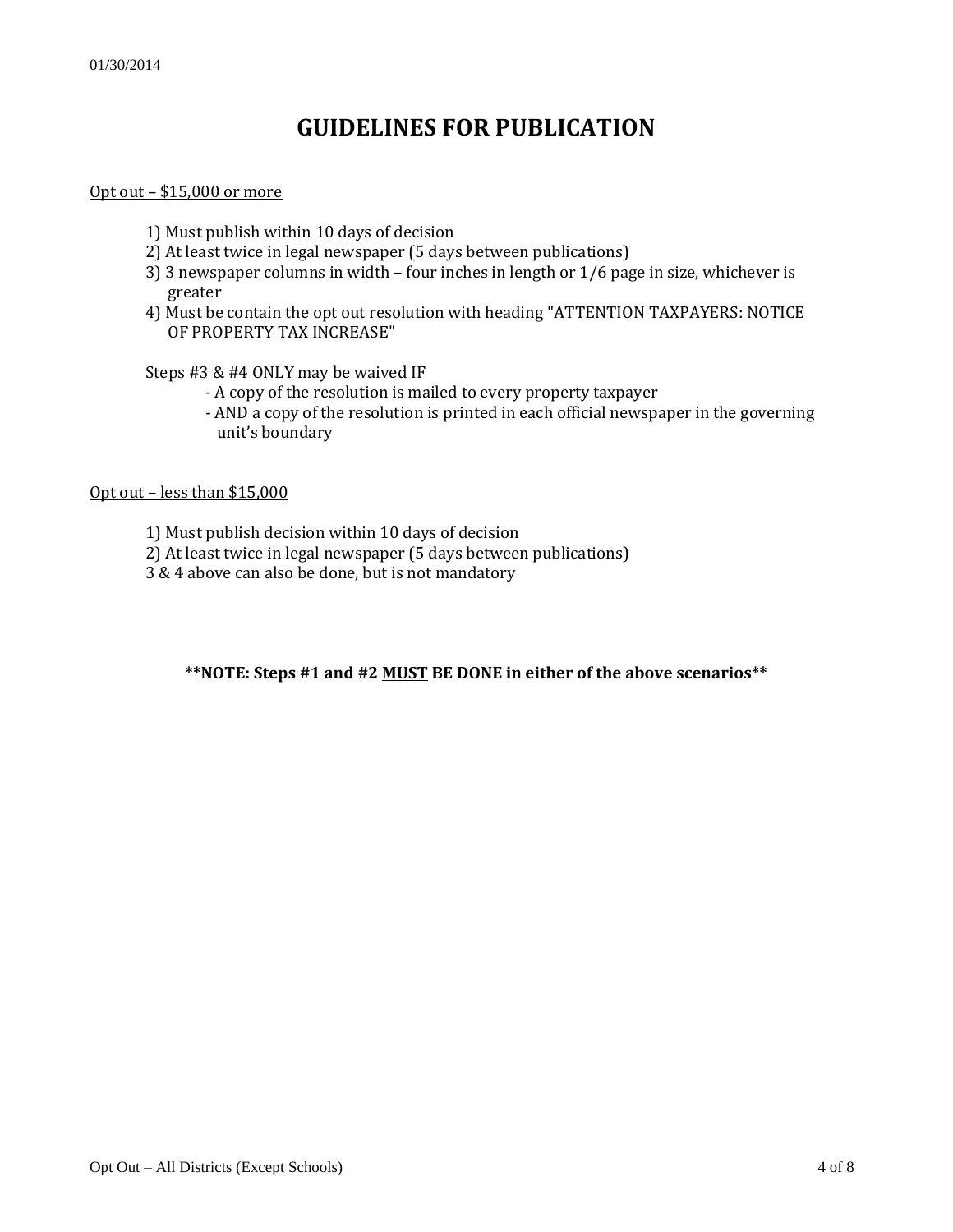### **CALCULATION OF GROWTH, CPI, & OPT OUT**

The CPI for taxes payable in 2015 is 1.4%

Example:

Township B received \$500 in taxes last year

This means that this coming year they can receive the \$500 plus growth plus CPI

 $($500 + 1.1\%$  growth + 1.4% CPI = \$513)

However, the township needs to gravel some roads and has determined a total of \$1,000 is needed for the coming year.

The entity decides to opt out of the limitation in the amount of \$487 (1,000 - 513) for X amount of years

The following year the township's limit would be figured as:

 $$513 + growth + CPI = new base PLUS up to $487 in Opt Out$ 

Regardless of the percent increase allowed or opt out amount, taxing entities (except school general fund) CANNOT exceed statute levy limitations.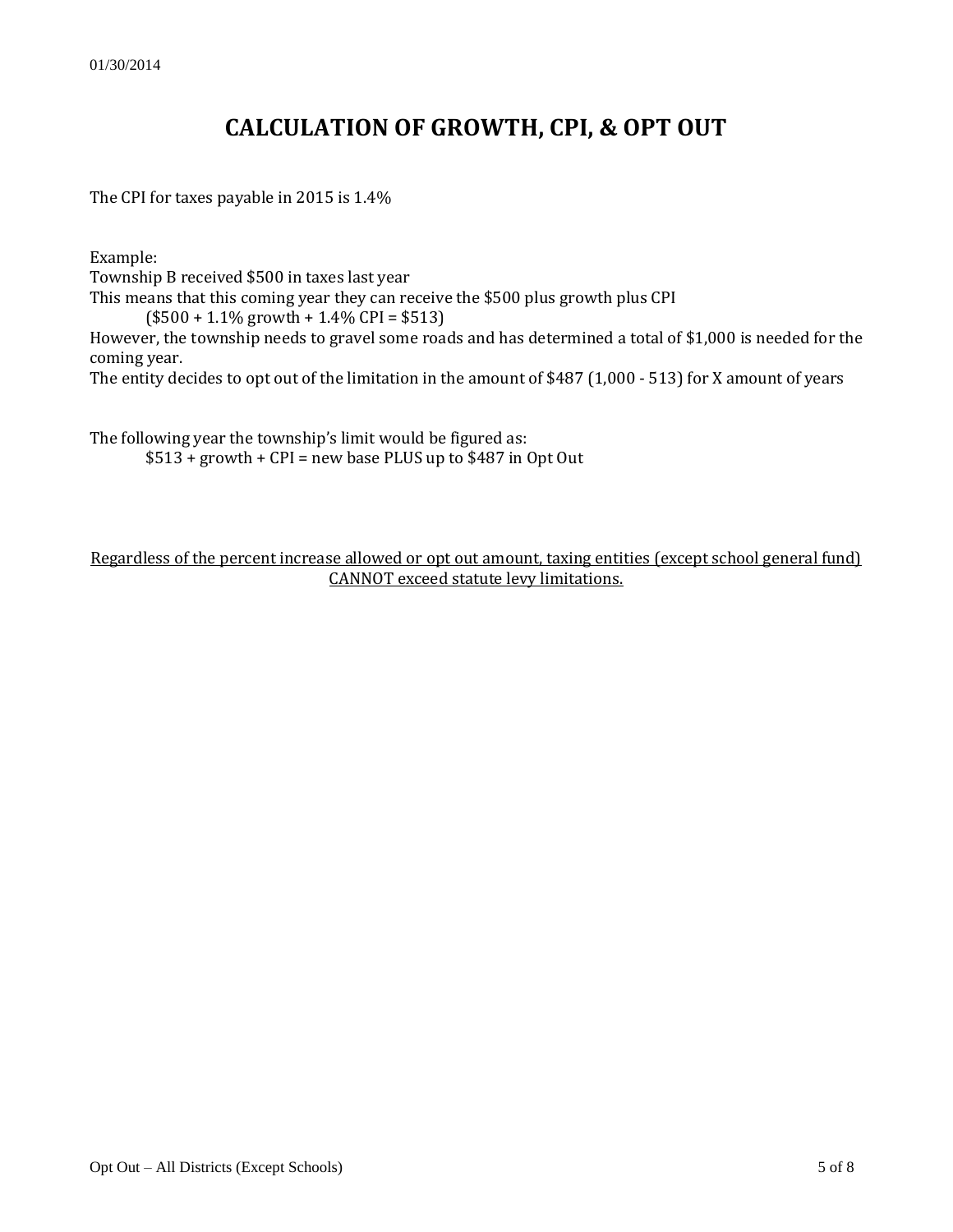### **SOUTH DAKOTA CODIFIED LAW**

10-13-36. Excess tax levy authorized--Vote of governing body--Announcement requirements-- Referendum election. The governing body of a taxing district may exceed the limit pursuant to § 10-13-35 through the imposition of an excess tax levy. The governing body of a taxing district may impose an excess tax levy with an affirmative two-thirds vote of the governing body on or before July fifteenth of the year prior to the year the taxes are payable. On any excess tax levy approved after July 1, 2002, the governing body of the taxing district shall specify in the resolution the year or number of years the excess tax levy will be applied.

The requirements for an announcement made pursuant to this section are as follows:

 (1) The decision of the governing body to originally impose or subsequently increase an excess tax levy shall be published within ten days of the decision;

 (2) Publication shall be made at least twice in the legal newspaper designated by the governing body pursuant to law, with no fewer than five days between publication dates, before the opt out takes effect;

 (3) The announcement shall be at least three newspaper columns in width and four inches in length or at least one-sixth of a page in size, whichever size is greater;

 (4) The announcement shall be headed with the following statement in a typeface no less than eighteen point type: "ATTENTION TAXPAYERS: NOTICE OF PROPERTY TAX INCREASE OF \$(fill in amount)." The remainder of the announcement shall consist of a reproduction of the "Resolution for Opt Out," including the amount that property taxes will be increased annually by the proposed opt out and a statement of the right to refer the decision of the board to a vote of the people as provided in this section. The secretary of revenue and regulation, in rules promulgated pursuant to chapter 1-26, shall prescribe a uniform form to be used by the taxing district for notification of taxpayers as required by this section.

However, the requirements of subdivisions (3) and (4) shall be waived if:

- (A) The opt out is for less than fifteen thousand dollars; or
- (B) A copy of the resolution for opt out is mailed to every property taxpayer in the local governmental unit, by first class mail or bulk mail, within twenty days of the decision to opt out; and
- (C) A copy of the resolution for opt out is printed in each official newspaper in the local governmental unit's boundaries.

For the purposes of subsections  $(A)(B)$ , and  $(C)$ , the first publication is not deemed to have occurred until three days after the mailing is sent or the resolution is delivered to the official newspaper.

 The opt out decision may be referred to a vote of the people upon a resolution of the governing body of the taxing district or by a petition signed by at least five percent of the registered voters in the taxing district and filed with the respective governing body within twenty days of the first publication of the decision. The referendum election shall be held on or before October first preceding the year the taxes are payable. If the opt out is for the purpose of increasing the secondary road levy pursuant to § 31-12-27, only the registered voters within the area of the county not included in any municipality, organized civil township, or county road district organized pursuant to chapter 31- 12 may petition or vote on the referred decision. The taxing districts may not exceed the levy limits provided in chapter 10-12 except for the provisions in § 10-12-36.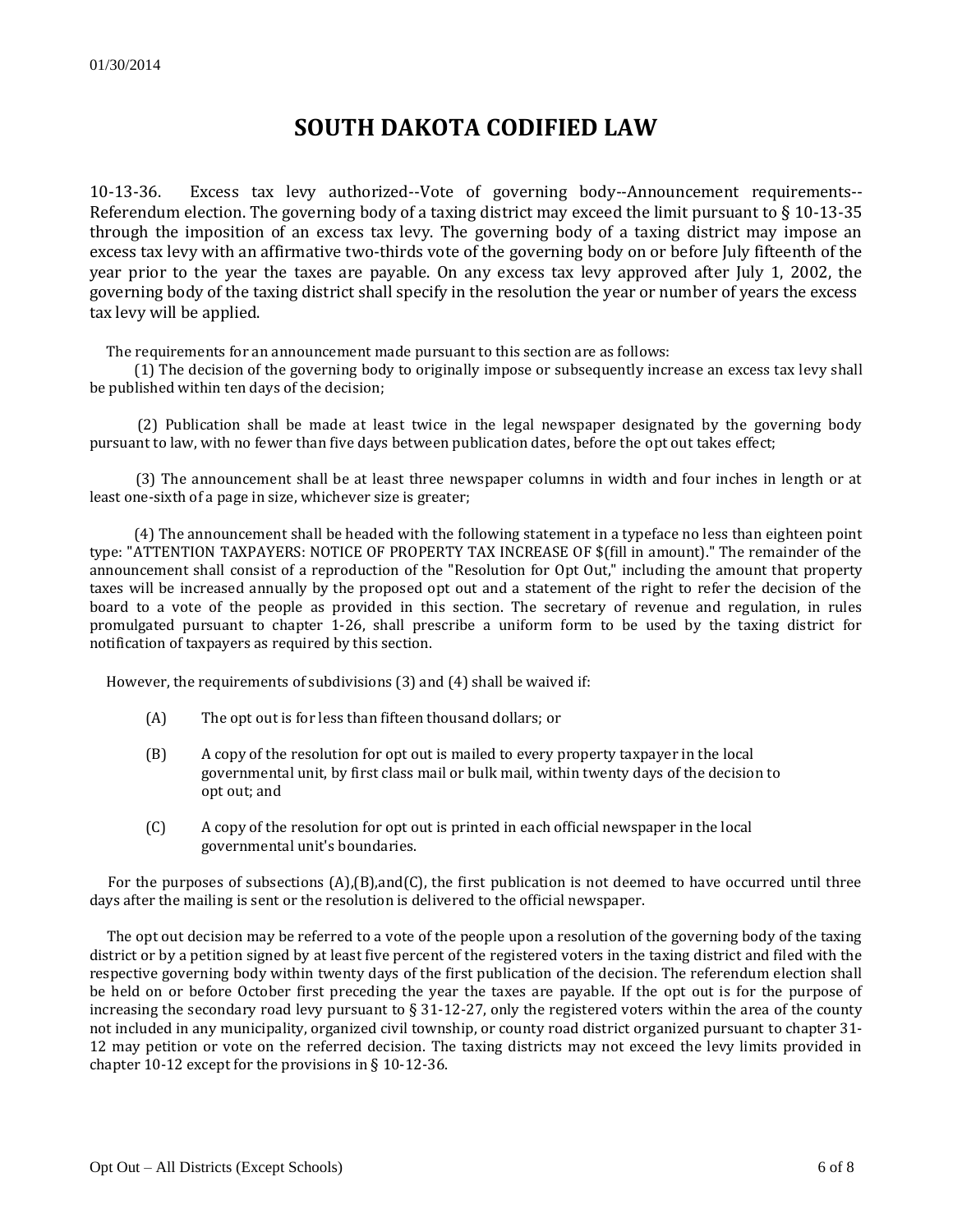# **ATTENTION TAXPAYERS: NOTICE OF PROPERTY TAX INCREASE OF \$\_\_\_\_\_\_\_\_\_\_\_\_\_**

### **RESOLUTION FOR OPT OUT**

**THE GOVERNING BOARD OF**  THE GOVERNING BOARD OF **said board is unable to operate under the tax limitation measure currently in statute. We therefore OPT OUT of such tax limitation in the amount of \$ \_\_\_\_\_\_\_\_\_\_\_\_\_\_\_\_\_\_\_\_\_\_\_ starting with**  calendar year \_\_\_\_\_\_\_ taxes payable in the calendar year \_\_\_\_\_\_. This opt out will be for \_\_\_\_\_\_\_\_ **years, which will be through taxes payable in the calendar year \_\_\_\_\_\_\_\_\_This action has been taken by the board and approved by at least a two-thirds vote of the board.** 

**This decision may be referred to a vote of the people upon a petition signed by at least five percent of the registered voters in the district and filed with the governing body within twenty days of the first publication of this decision.**

**Unless this action is referred to a vote of the people and reversed by such vote, this resolution authorizes the county auditor to spread an excess levy to raise tax dollars in the above stated amount.**

|  | <b>Board Chairman</b> |
|--|-----------------------|
|  | <b>Board Member</b>   |
|  | <b>Board Member</b>   |
|  | <b>Board Member</b>   |
|  | <b>Board Member</b>   |
|  | <b>Board Member</b>   |
|  | <b>Board Member</b>   |
|  | <b>Board Member</b>   |
|  | <b>Board Member</b>   |
|  | <b>Board Member</b>   |
|  |                       |

**DATE \_\_\_\_\_\_\_\_\_\_\_\_\_\_\_\_\_\_\_\_\_\_\_\_\_\_\_\_\_\_\_\_**

PT 182